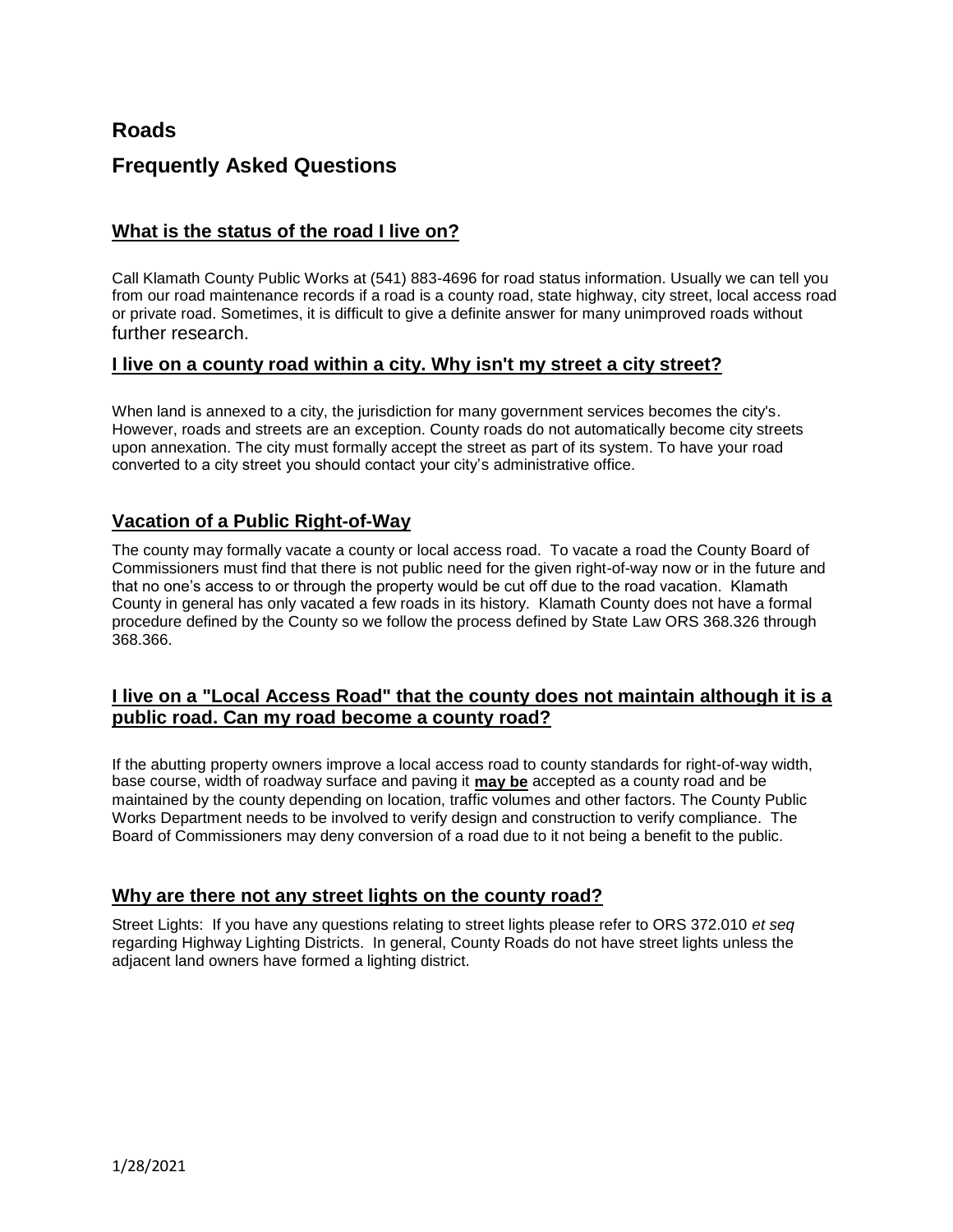### **What are the differences between county maintained paved and county maintained gravel roads?**

Maintenance to County roads begins with an order from the Board of County Commissioners that accepts a constructed road, into the County Road Maintenance system. Within that order the road is classified as either an "A", "B", or "E" class road. The classifications were originally created on February 5, 1971 and later amended in Order #2008-016 on August 21, 2007 by the Board of County Commissioners. The classifications are as follows:

- **Class A:** Roads constructed by Klamath County or by governmental contract using County road funds.
- **Class B:** Roads Constructed and funded by private contractors for developers or residents.
- **Class E:** County roads that receive limited County funded maintenance regardless of the original source of construction funding.

The types of maintenance Class "A" & "B" roads receive is generally but not limited to

- asphalt paving.
- **chip seals,**
- crack seals,
- **storm drain management,**
- road sign management,
- regular snow plowing,
- bridge repair

The types of maintenance Class "E" roads receive is generally and limited to the following:

- Grading the roadbed twice a year (\*Early spring and late fall when optimum moisture, through rainfall, is present within the gravel surface)
- Applying dustoff \*\*, (springtime) to limit the amount of dust created from public travel.<br>• Limited snow plowing. See winter level of service tab in the Public Works web page fo
- Limited snow plowing. See winter level of service tab in the Public Works web page for more information on the County snow plowing program.
- **•** bridge repair
- road sign management

\* Note: It is not cost effective to use water trucks to provide moisture.

\*\*Note: Dust abatement (dustoff) creates a hardened wearing course by binding the fines in the aggregate resulting in a sealed top that limits the amount of dust produced during travel. Unfortunately that sealed top becomes very hard during the winter months and makes maintaining potholes difficult if not impossible without damage to equipment and or the roadbed.

The County has approximately 850 miles of County maintained roads of which approximately 100 miles are gravel. Gravel roads may be narrow, steep, dusty, muddy and rough. Choosing to live on a gravel road can impact response time for ambulance, fire and police emergencies. After road grading by County staff, the gravel road is typically dusty for several weeks or months and vehicles tend to drive faster. County staff receive many complaints for dust and speeding after performing maintenance on gravel roads.

## **What difference does road status make?**

The primary difference is in who is responsible to maintain the road: state, county, city or local property owners. The status also affects who must be contacted about permits for action in the right-of-way or for general maintenance such as pothole repair or snow plowing. A public road exists to allow the public to travel so gates or other blockages are only permitted under extraordinary circumstances. If you wish to report a damaged sign, large pothole, guardrail damage please call the Klamath County Road Shop at (541) 883-4585.